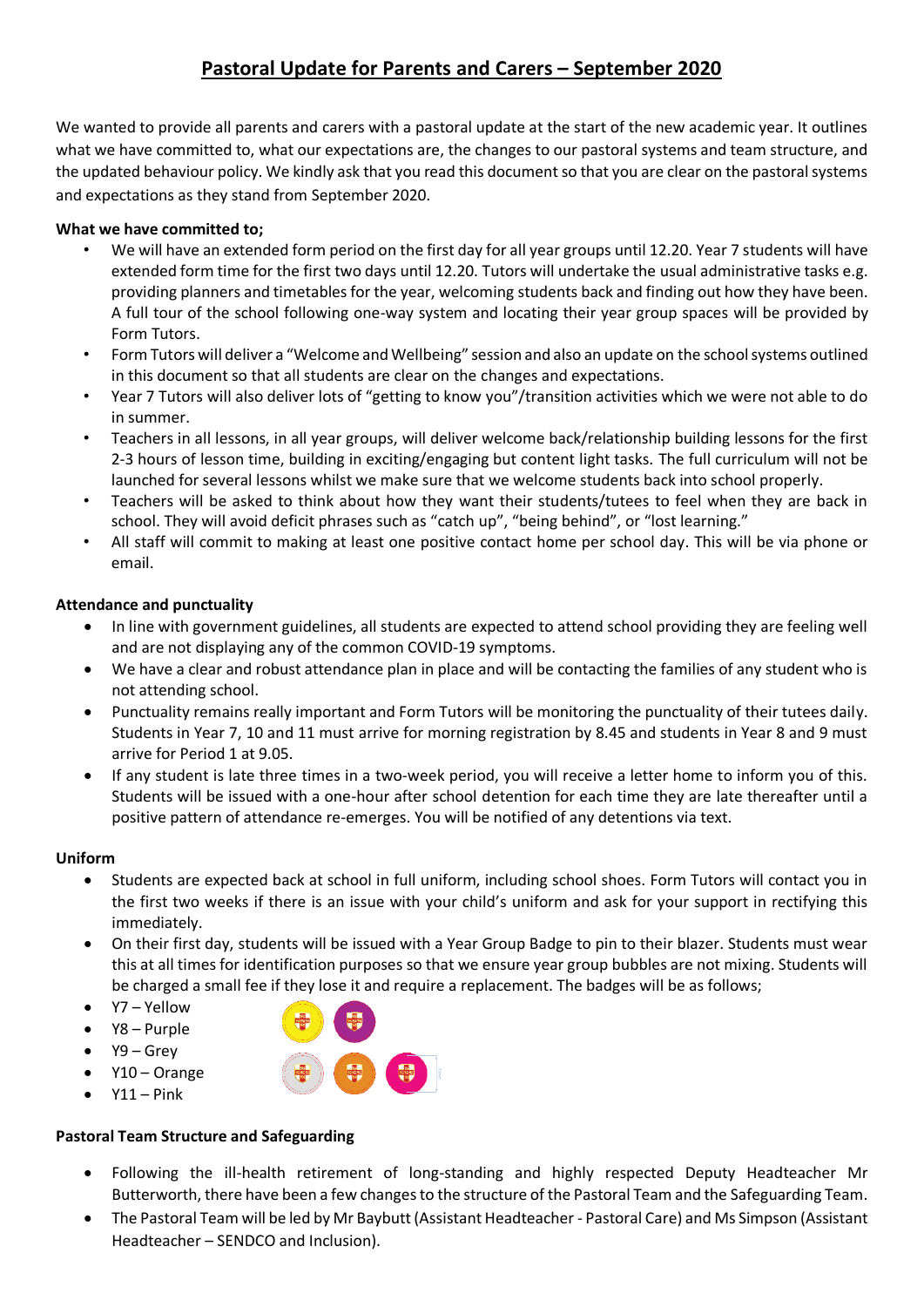• Miss Johnson will move from Roman House to become the Director of Achievement for Saxon House and Miss Tapscott will join the Pastoral Team as Director of Achievement for Roman House.

The Pastoral Team structure will now be;



The Pastoral Team is completed by the following staff who work with students across all Houses;



Student Support Officer and Designated Deputy Safeguarding Lead (DDSL)



Ms Clare School Counsellor



Mrs Huggins School Wellbeing Worker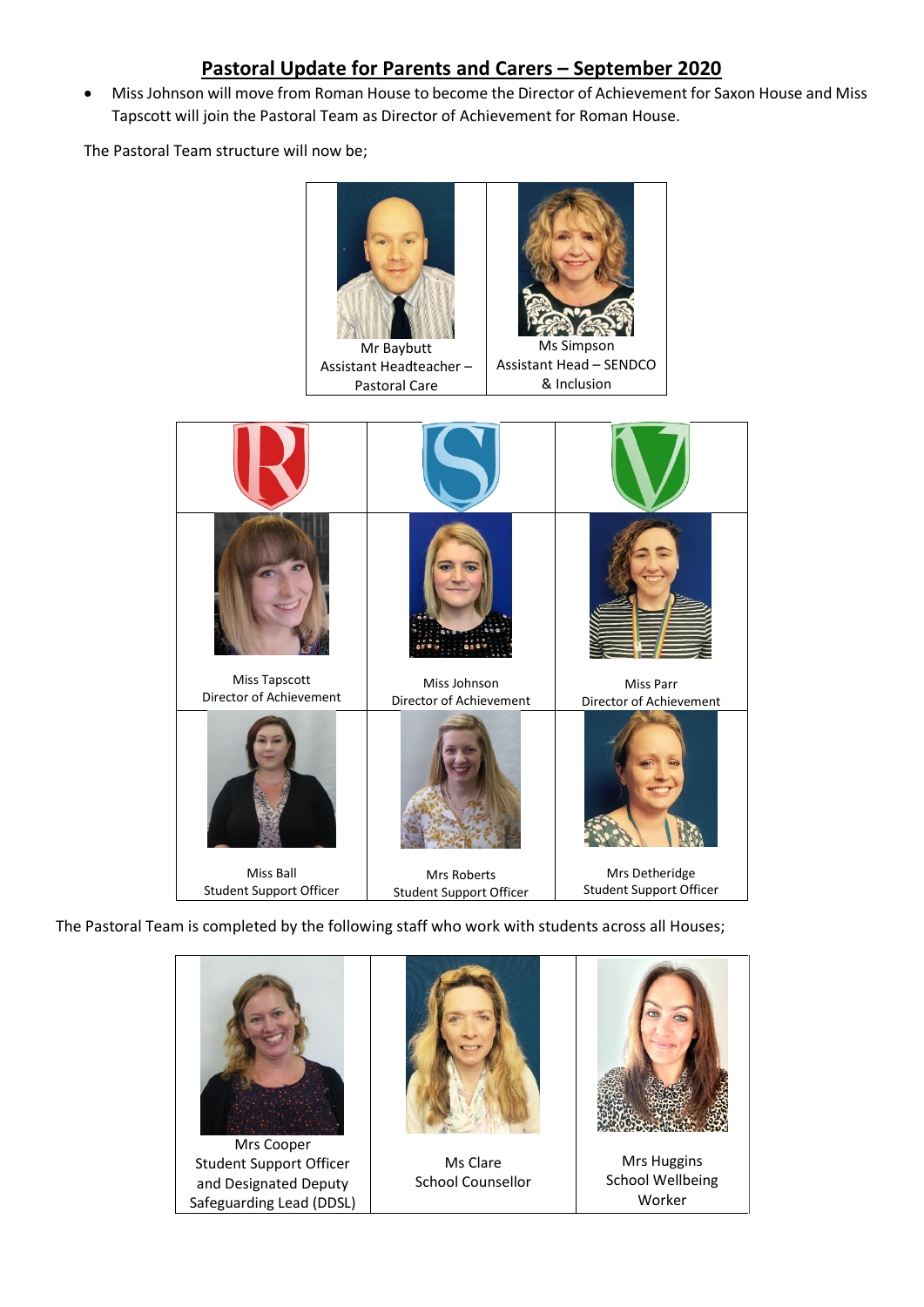Millthorpe Schools Safeguarding Team is;

| Ms Greenhalgh                  | Ms Simpson                     | Mr Baybutt                     | Mrs Cooper                |
|--------------------------------|--------------------------------|--------------------------------|---------------------------|
| Head of School - Joint         | <b>Assistant Headteacher -</b> | <b>Assistant Headteacher -</b> | Student Support Officer - |
| <b>Designated Safeguarding</b> | Joint Designated               | Joint Designated               | Deputy Designated         |
| Lead (DSL)                     | Safeguarding Lead (DSL)        | Safeguarding Lead (DSL)        | Safeguarding Lead (DDSL)  |

## **Classroom Routines**

- All Period 1 teachers will display a slide whilst taking the register asking students to confirm they are feeling well and do not have any of the common COVID-19 symptoms. By answering "Yes Miss/Sir", they are confirming they are present but also confirming they are feeling well.
- Other routines Students will sanitise hands on entry to a room, students will sit where directed by the teacher, staff will maintain a 2 metre distance as far as possible and will strictly limit their time in close contact with students, staff may wear a visor if they wish, in the last 5 minutes whilst packing away, students will stand behind their chairs or at side/front/back of the room as appropriate in the classroom. Teachers will wipe down each desk and the top of each chair ensuring students do not touch the desk/chair again after it has been wiped.
- Students will go for a 15-minute break at staggered times during Period 2. This will be in year group bubbles.

### **Behaviour Management**

- In lessons, staff will continue to issue students with a reminder of the expectations ("Rule Reminder"), a "Formal Warning" if this persists, and then a "Negative Comment", which will be stamped in your child's planner with a red "NC" stamp. In a change to our system, if a student is issued with a Negative Comment, a member of the Pastoral Team or Senior Leadership Team will attend the lesson and speak with your child. We will also telephone you at this stage to make you aware of the issue and ask for your support in rectifying the situation. You will have the opportunity to speak to your child.
- Students will be returned to the lesson if it is felt they can be successful and if not, or if there is a further issue after they have been returned, they will be removed from the lesson.
- Students who are removed to the Year Group Support Room (see below) for poor behaviour will be issued with a one-hour detention at the next available opportunity. This may be the same day and if not, within the next day or two. The timings of these detentions are not negotiable.
- In the highly unlikely even of a student being removed from two different lessons on the same day, they will be removed from all lessons for the remainder of that day and we will contact you to agree a way to move forward.

### **Year Group Support Rooms – Pastoral & Inclusion**

• Each year group will have its own dedicated "Support Room." This will be staffed at all times by a member of the Inclusion or Pastoral Team. These spaces will be used to accommodate and support students who are not able to be in mainstream lessons.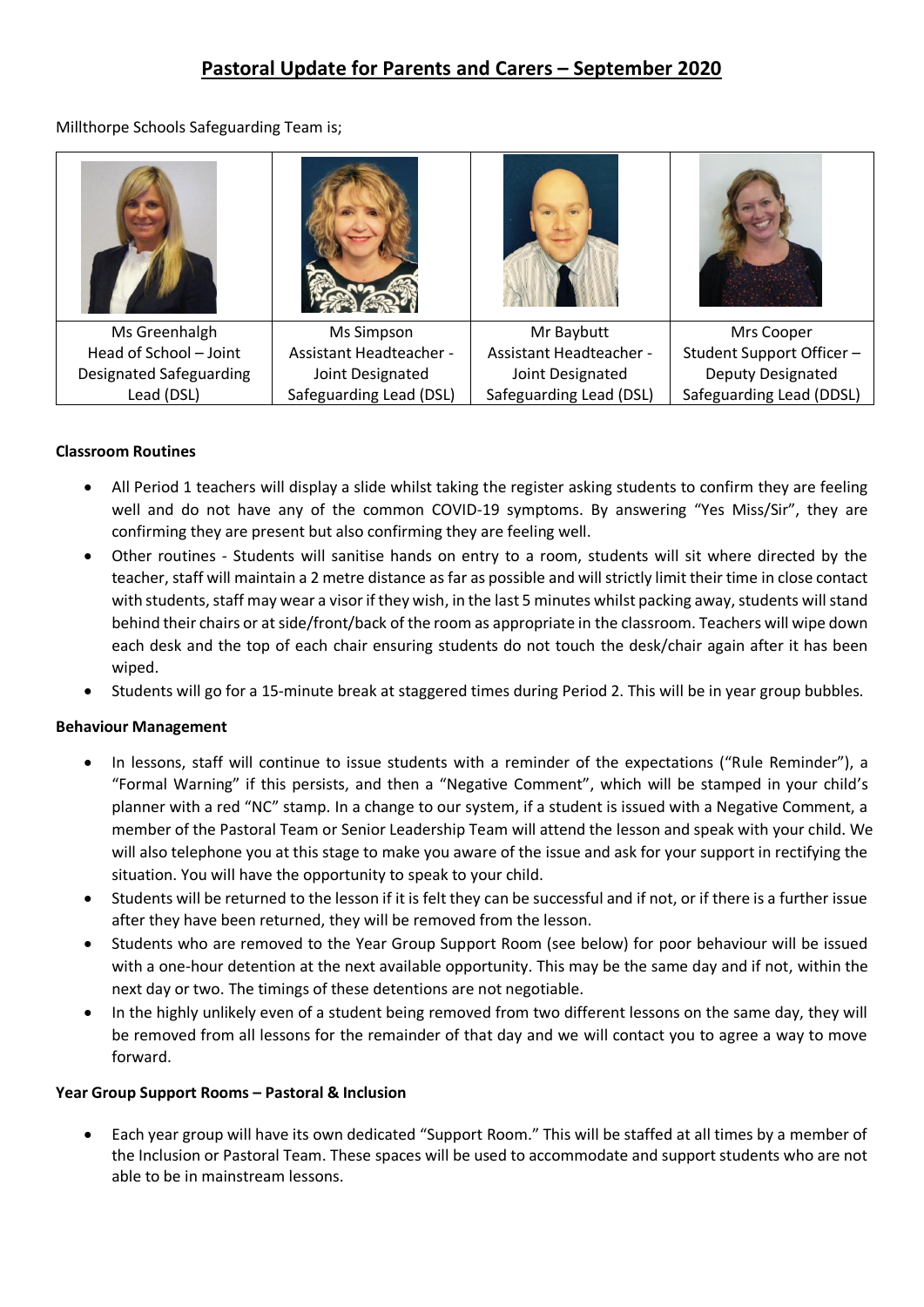#### **Behaviour Policy**

A reminder of the updated behaviour policy outlined in the Home-School Agreement is below;

| <b>Behaviour issue</b>                        | <b>Examples</b>                     | <b>Action</b>                                                                                                                              |
|-----------------------------------------------|-------------------------------------|--------------------------------------------------------------------------------------------------------------------------------------------|
| Deliberate/dangerous                          | Spitting at another                 | Teacher will radio for a Senior Leader. Senior Leader will escort                                                                          |
| breaches of social                            | person, coughing                    | student to the Main Office. Parent/carer telephoned, and student                                                                           |
| distancing                                    | towards another                     | will receive a formal Fixed Term Exclusion. A referral will be made to                                                                     |
| expectations                                  | person,                             | our Police Liaison Officer. Parent/carer to arrange for their child to                                                                     |
|                                               | aggressively                        | be collected from school immediately.                                                                                                      |
|                                               | shouting in                         |                                                                                                                                            |
|                                               | somebody's face,                    |                                                                                                                                            |
|                                               | assault of another                  |                                                                                                                                            |
|                                               | person.                             |                                                                                                                                            |
| Breaching year group                          | Student                             | Student referred to Pastoral Team for immediate collection and                                                                             |
| bubble expectations,                          | deliberately trying                 | parents contacted to support school in reinforcing expectations.                                                                           |
| failing to follow one-                        | to spend time with                  | A further breach will result in the student being removed from                                                                             |
| way system, failing to<br>comply with hygiene | another year<br>group, deliberately | lessons for the rest of that day and an after-school detention issued.<br>Repeated breaches will be deemed deliberate and will result in a |
| practices.                                    | walking the                         | potential Fixed Term Exclusion.                                                                                                            |
|                                               | incorrect way                       |                                                                                                                                            |
|                                               | through school,                     |                                                                                                                                            |
|                                               | refusing to wash                    |                                                                                                                                            |
|                                               | hands/sanitise as                   |                                                                                                                                            |
|                                               | instructed by staff.                |                                                                                                                                            |
| Disruption in the                             | Arguing with staff,                 | Staff will use our established behaviour system of a reminder of the                                                                       |
| learning environment                          | repeatedly calling                  | expectation, then a formal warning, and then a negative comment.                                                                           |
|                                               | out, refusing to                    | At this point, the student will be asked to wait outside the                                                                               |
|                                               | follow staff                        | classroom to await a member of the Pastoral Team/SLT as an "On                                                                             |
|                                               | instructions.                       | Call." Please note that this is different to our previous system.                                                                          |
|                                               |                                     | Student to be spoken to by Pastoral Team/SLT and a phone call will                                                                         |
|                                               |                                     | be made to parents/carers at this stage explaining the issue and                                                                           |
|                                               |                                     | requesting support to reinforce expectations. The student will then                                                                        |
|                                               |                                     | be able to speak to their parent/carer on loud speaker, in the                                                                             |
|                                               |                                     | presence of the member of staff dealing. If all are confident that the                                                                     |
|                                               |                                     | student can be returned to the lesson satisfactorily, the student will                                                                     |
|                                               |                                     | be. If not, they will be removed from the lesson. If the student is                                                                        |
|                                               |                                     | returned to the lesson and there is a further issue, they will be                                                                          |
|                                               |                                     | removed from the lesson.                                                                                                                   |
|                                               |                                     | If a student is removed from a lesson, they will serve a one-hour                                                                          |
|                                               |                                     | detention as directed by the school, usually the same day, or the                                                                          |
|                                               |                                     | next available day for their year group. The timing of the detention<br>is not negotiable.                                                 |
|                                               |                                     | NB - If a student is "On called" on two occasions within the same                                                                          |
|                                               |                                     | day, they will be removed from all further lessons that day to ensure                                                                      |
|                                               |                                     | that teaching and learning can continue without further hindrance.                                                                         |
|                                               |                                     | If students do not comply with expectations during this process, it                                                                        |
|                                               |                                     | will potentially result in a formal Fixed Term Exclusion.                                                                                  |

#### **Corridor Passes**

• If a student needs to be excused from the lesson for any reason, we will no longer be writing this in their planner. Instead, students will be given a disposable corridor pass which will be recycled on the students' return to the lesson. Any students with medical needs requiring frequent access to the toilet will be given a permanent, laminated Corridor Pass. Please contact your child's Form Tutor or Student Support Officer if this is required and we are not already aware. Students will be encouraged to request to leave the lesson to use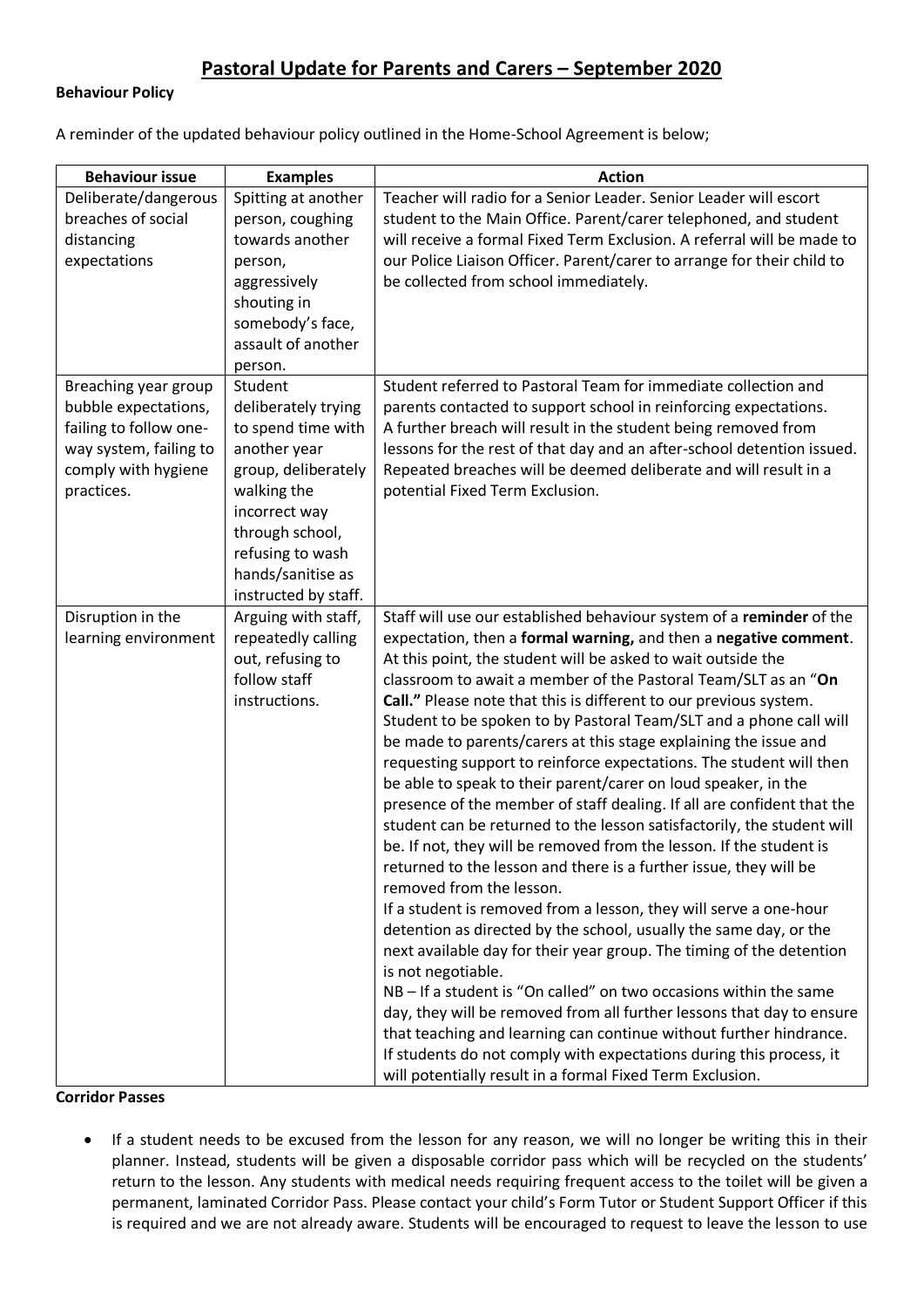the toilet facilities throughout the day in order to avoid the toilets being too busy at break and lunchtimes. Requests to leave the lesson will be monitored to avoid any abuse of the system.

### **10 minute "reminder" detentions**

- Staff will continue to issue 10 minute "reminder" detentions which students will serve at the end of their school day. These are for baseline expectation issues such as not having the correct equipment in lessons, uniform issues, poor corridor behaviour or mobile phone use during the school day.
- These will be served with their Form Tutor;
- Year 7, 10 and 11 Period 5 Teachers will inform their students if they have a 10-minute reminder detention and instruct them to return to their Form Room to serve it with their Form Tutor at 3.10pm.
- Year 8 and 9 students will serve this with their Form Tutor at the end of afternoon registration at 3.30pm.
- Students who fail to attend will be issued with a one-hour detention as usual.
- Form Tutors will contact you if your child is accruing several 10-minute reminder detentions to discuss this and enlist your support in rectifying the issue.

#### **One-Hour after school behaviour detentions**

- Each year group will have 2 designated after school detention nights per week. They will remain in year group bubbles for these detentions. If your child is issued with a one hour after school detention, you will be notified in advance by text or, if it arises during the course of the school day, via a phone call.
- The detention nights will run as follows;

| Day       | Year                  |
|-----------|-----------------------|
| Monday    |                       |
| Monday    | 10                    |
| Monday    | 11                    |
| Tuesday   | 8                     |
| Tuesday   | 9                     |
|           |                       |
| Wednesday | None - Staff Training |
| Thursday  |                       |
| Thursday  | 10                    |
| Thursday  | 11                    |
| Friday    | 8                     |

• Parents/carers are kindly advised that the timings of these detentions are non-negotiable and if a student is allocated a detention on one of these nights, they are expected to attend.

#### **Homework Rooms**

- If a student fails to complete their homework, they will be given a 10-minute detention by their teacher, which will be supervised by their Form Tutor, and given an extension, as normal.
- During the 10-minute detention with their Form Tutor, students will be able to begin their homework task (or begin to plan it if it is online). Form Tutors will be clear that if students do not meet the extended deadline, they will be booked into the homework room after school to complete the homework then.
- If the student fails to meet the extended deadline, they will be instructed to attend their "Year Group Homework Room" for 30 minutes at the next available opportunity. These Homework Rooms will operate on alternative nights to behaviour detentions as follows;

| Day     | Year |
|---------|------|
| Monday  | ጸ    |
| Monday  |      |
| Tuesday |      |
| Tuesday | 10   |
| Tuesday | 11   |